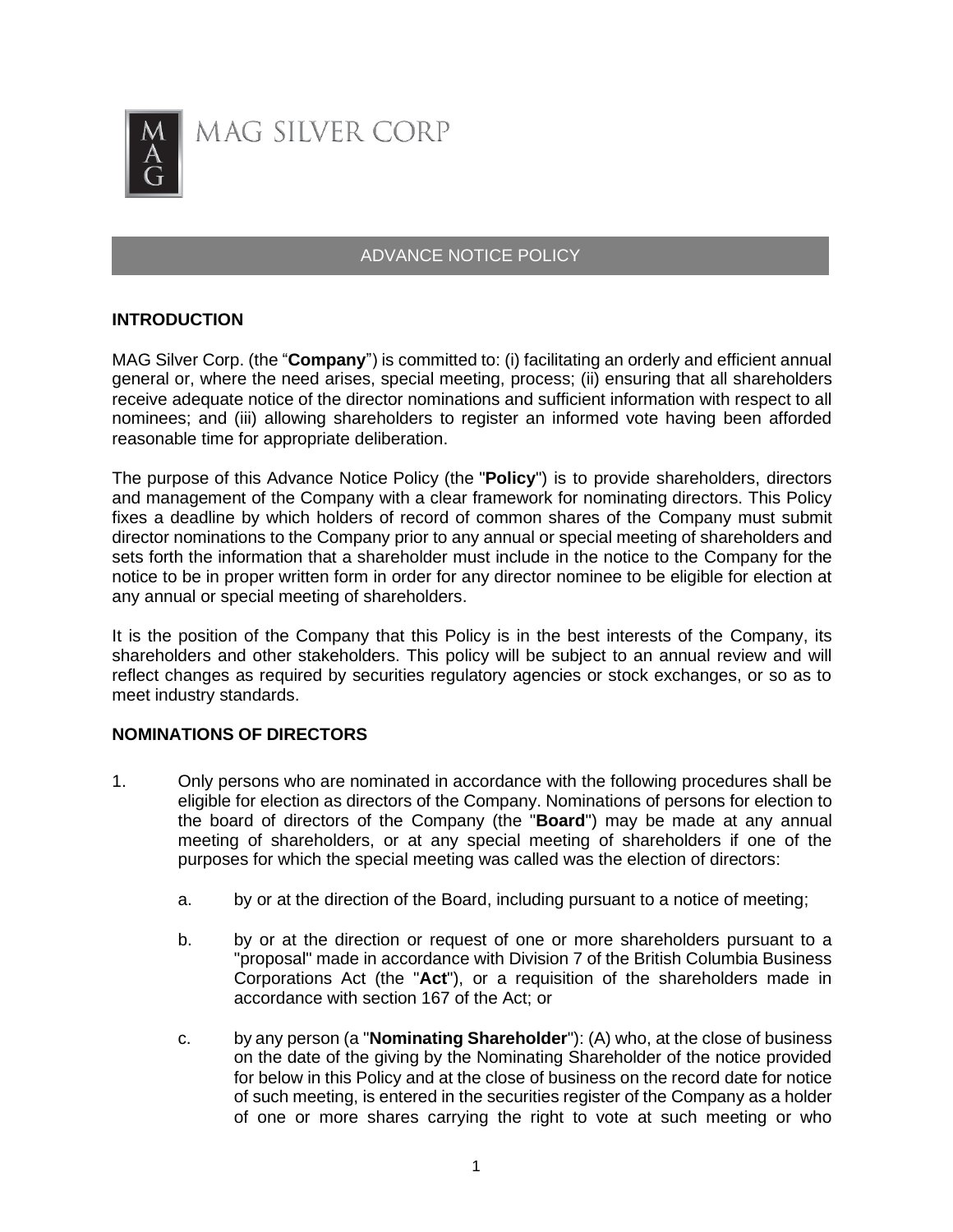beneficially owns shares that are entitled to be voted at such meeting; and (B) who complies with the notice procedures set forth below in this Policy.

- 2. In addition to any other requirements under applicable laws, for a nomination to be made by a Nominating Shareholder, the Nominating Shareholder must have given notice thereof that is both timely (in accordance with paragraph 3 below) and in proper written form (in accordance with paragraph 4 below) to the Secretary of the Company at the principal executive offices of the Company.
- 3. To be timely, a Nominating Shareholder's notice to the Secretary of the Company must be made:
	- a. in the case of an annual meeting of shareholders, not less than 30 days prior to the date of the annual meeting of shareholders; provided, however, that in the event that the annual meeting of shareholders is to be held on a date that is less than 50 days after the date (the "**Notice Date**") on which the first public announcement of the date of the annual meeting was made, notice by the Nominating Shareholder may be made not later than the close of business on the tenth (10th) day following the Notice Date;
	- b. in the case of a special meeting (which is not also an annual meeting) of shareholders called for the purpose of electing directors (whether or not called for other purposes), not later than the close of business on the fifteenth (15th) day following the day on which the first public announcement of the date of the special meeting of shareholders was made; and
	- c. in the case of an annual meeting (including an annual and special meeting) of shareholders or a special meeting of shareholders called for the purpose of electing directors (whether or not also called for other purposes) where noticeand-access is used for delivery of proxy related materials, not less than 40 days prior to the date of the meeting (but in any event, not prior to the Notice Date of the annual meeting); provided, however, that in the event that the annual meeting where notice-and- access is used is to be held on a date that is less than 50 days after the Notice Date of the annual meeting, notice by the Nominating Shareholder shall be made, in the case of an annual meeting of shareholders, not later than the close of business on the tenth (10th) day following the Notice Date of the annual meeting and, in the case of a special meeting of shareholders, not later than the close of business on the fifteenth (15th) day following the day on which the first public announcement of the date of the special meeting of shareholders was made.
- 4. To be in proper written form, a Nominating Shareholder's notice to the Secretary of the Company must set forth:
	- a. as to each person whom the Nominating Shareholder proposes to nominate for election as a director: (A) the name, province or state and country of residence of the person; (B) the principal occupation, business or employment of the person; (C) the number of securities of each class of voting securities beneficially owned, or controlled or directed, directly or indirectly, by the person as of the record date for the meeting of shareholders (if such date shall then have been made publicly available and shall have occurred) and as of the date of such notice; and (D) any other information relating to the person that would be required to be disclosed in a dissident's proxy circular in connection with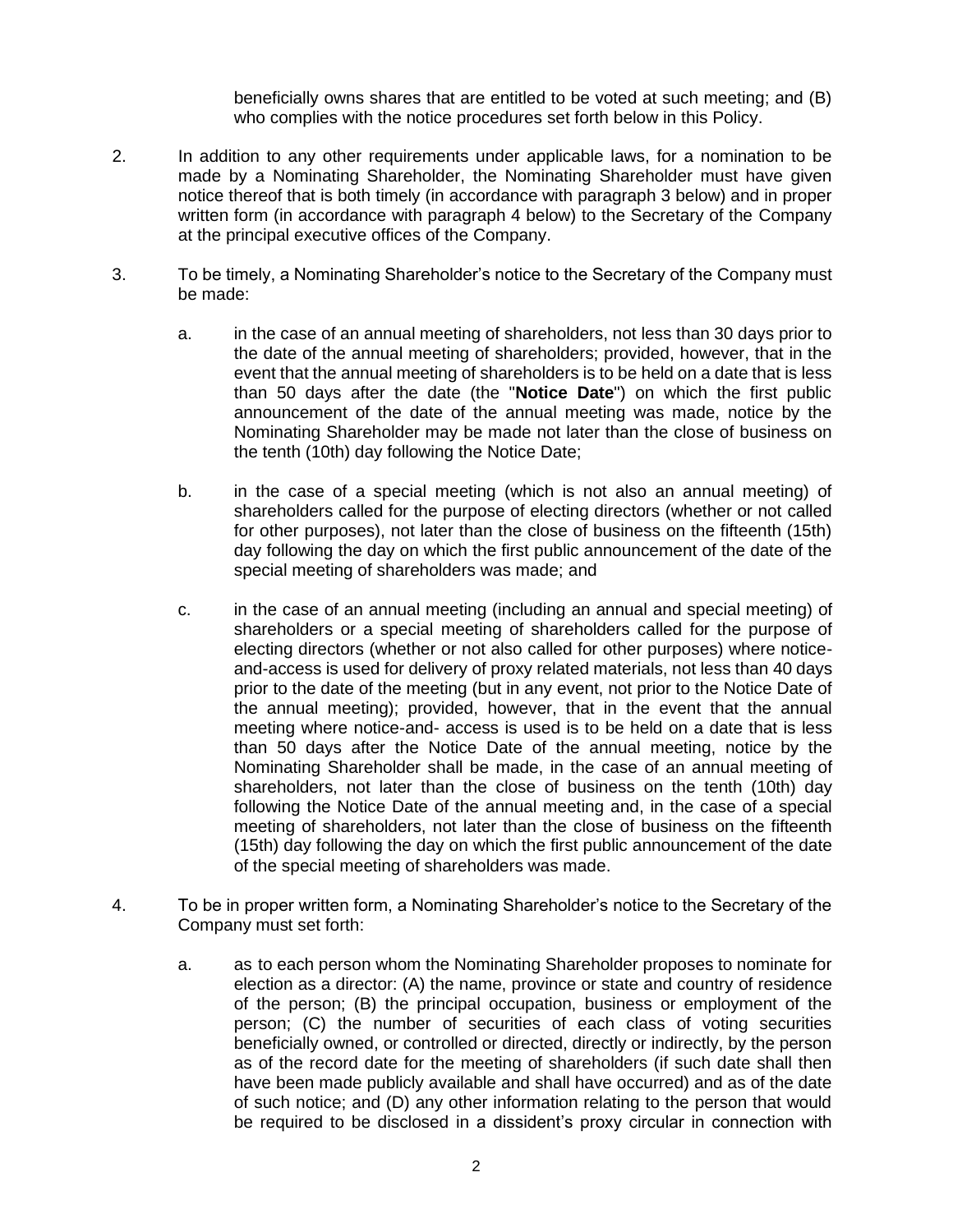solicitations of proxies for election of directors pursuant to the Act and Applicable Securities Laws (as defined below); and

b. as to the Nominating Shareholder giving the notice, full particulars regarding any proxy, contract, agreement, arrangement or understanding pursuant to which such Nominating Shareholder has a right to vote or direct the voting of any shares of the Company and any other information relating to such Nominating Shareholder that would be required to be made in a dissident's proxy circular in connection with solicitations of proxies for election of directors pursuant to the Act and Applicable Securities Laws (as defined below).

The Company may require any proposed nominee to furnish such other information as may be required by the Act and Applicable Securities Laws to determine the eligibility of such proposed nominee to serve as an independent director of the Company.

- 5. No person shall be eligible for election as a director of the Company unless nominated in accordance with the provisions of this Policy; provided, however, that nothing in this Policy shall be deemed to preclude discussion by a shareholder (as distinct from the nomination of directors) at a meeting of shareholders of any matter that is properly before such meeting pursuant to the provisions of the Act or the discretion of the Chairman. The Chairman of the meeting shall have the power and duty to determine whether a nomination was made in accordance with the procedures set forth in the foregoing provisions and, if any proposed nomination is not in compliance with such foregoing provisions, to declare that such defective nomination shall be disregarded.
- 6. For purposes of this Policy:
	- a. "**public announcement**" shall mean disclosure in a press release reported by a national news service in Canada, or in a document publicly filed by the Company under its profile on the System of Electronic Document Analysis and Retrieval at [www.sedar.com;](http://www.sedar.com/) and
	- b. "**Applicable Securities Laws**" means the applicable securities legislation of each relevant province and territory of Canada, as amended from time to time, the rules, regulations and forms made or promulgated under any such statute and the published national instruments, multilateral instruments, policies, bulletins and notices of the securities commission and similar regulatory authority of each province and territory of Canada.
- 7. Notwithstanding any other provision of this Policy, notice given to the Secretary of the Company pursuant to this Policy may only be given by personal delivery, facsimile transmission or by email (at such email address as may be stipulated from time to time by the Secretary of the Company for purposes of this notice), and shall be deemed to have been given and made only at the time it is served by personal delivery to the Secretary at the address of the principal executive offices of the Company, email (at the address as aforesaid) or sent by facsimile transmission (provided that receipt of confirmation of such transmission has been received); provided that if such delivery or electronic communication is made on a day which is a not a business day or later than 5:00 p.m. (Vancouver time) on a day which is a business day, then such delivery or electronic communication shall be deemed to have been made on the next following day that is a business day.